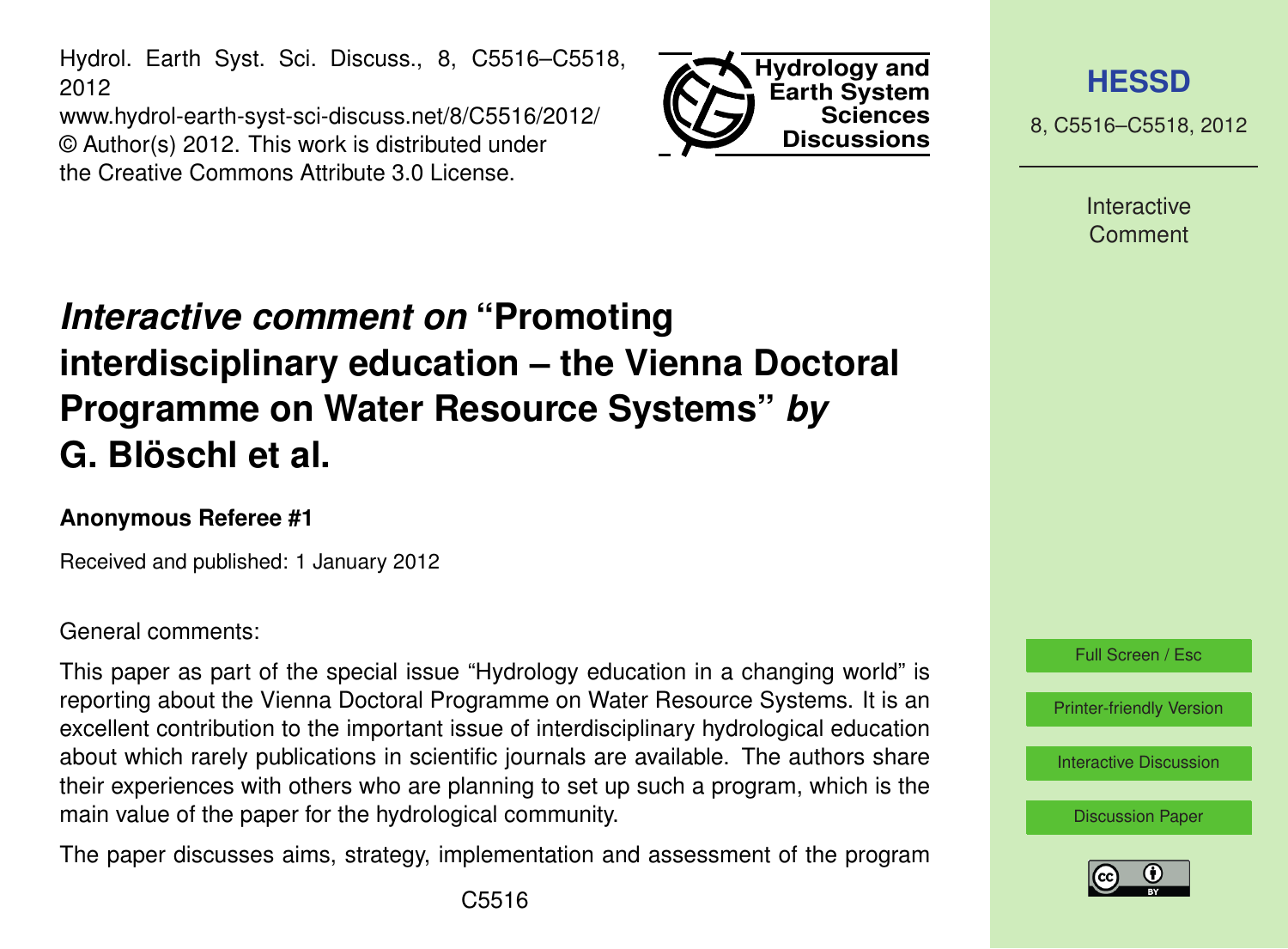as well as reports on learnt lessons from the first two years of experience. The rigorous selection process of PhD candidates is demanding but fundamental to the success of the program. The careful development and defence of the research proposal within the first 12 months by the students ensures high level scientific research. Integrating disciplines by three levels: joint groups, joint research questions and joint study sites seems a very well working strategy. On the other hand, maintaining depth is extremely important in such a program to avoid superficial knowledge over many disciplines. This is ensured eventually by the requirement that each student's thesis must be comprised of four peer reviewed journal papers (submitted as first author), which is a very high demand. With the description of their doctoral program the authors provide many good ideas for educational issues in other MSc or PhD programs like visually explicit teaching, joint supervision, brainstorming sessions, journal clubs, etc.

Comparing such a doctoral program with classical individual PhD studies shows several advantages of the former over the latter like learning team-working, joint training on special scientific subjects, mutually motivation between the students and likely also enhanced collaboration between supervisors of different disciplines. The four years intended time to complete the PhD is still a reasonable short period compared to the time individual PhD students need, often doing project work and being engaged in education and administration at the same time. However, running such an interdisciplinary program is certainly quit demanding in terms of funding and human resources.

Some questions and suggestions for further discussion:

1) Page 9851: 23 students are engaged in the program, but only nine positions were advertised. Where are the other 14 students coming/ funded from?

2) Page 9863: How much interaction is intended/ going on between the supervisors and the students in producing the research proposal regarding general topics, research ideas, working plan, etc? What happens if a student fails to deliver a sufficient research proposal?

## **[HESSD](http://www.hydrol-earth-syst-sci-discuss.net)**

8, C5516–C5518, 2012

Interactive **Comment** 

Full Screen / Esc

[Printer-friendly Version](http://www.hydrol-earth-syst-sci-discuss.net/8/C5516/2012/hessd-8-C5516-2012-print.pdf)

[Interactive Discussion](http://www.hydrol-earth-syst-sci-discuss.net/8/9843/2011/hessd-8-9843-2011-discussion.html)

[Discussion Paper](http://www.hydrol-earth-syst-sci-discuss.net/8/9843/2011/hessd-8-9843-2011.pdf)